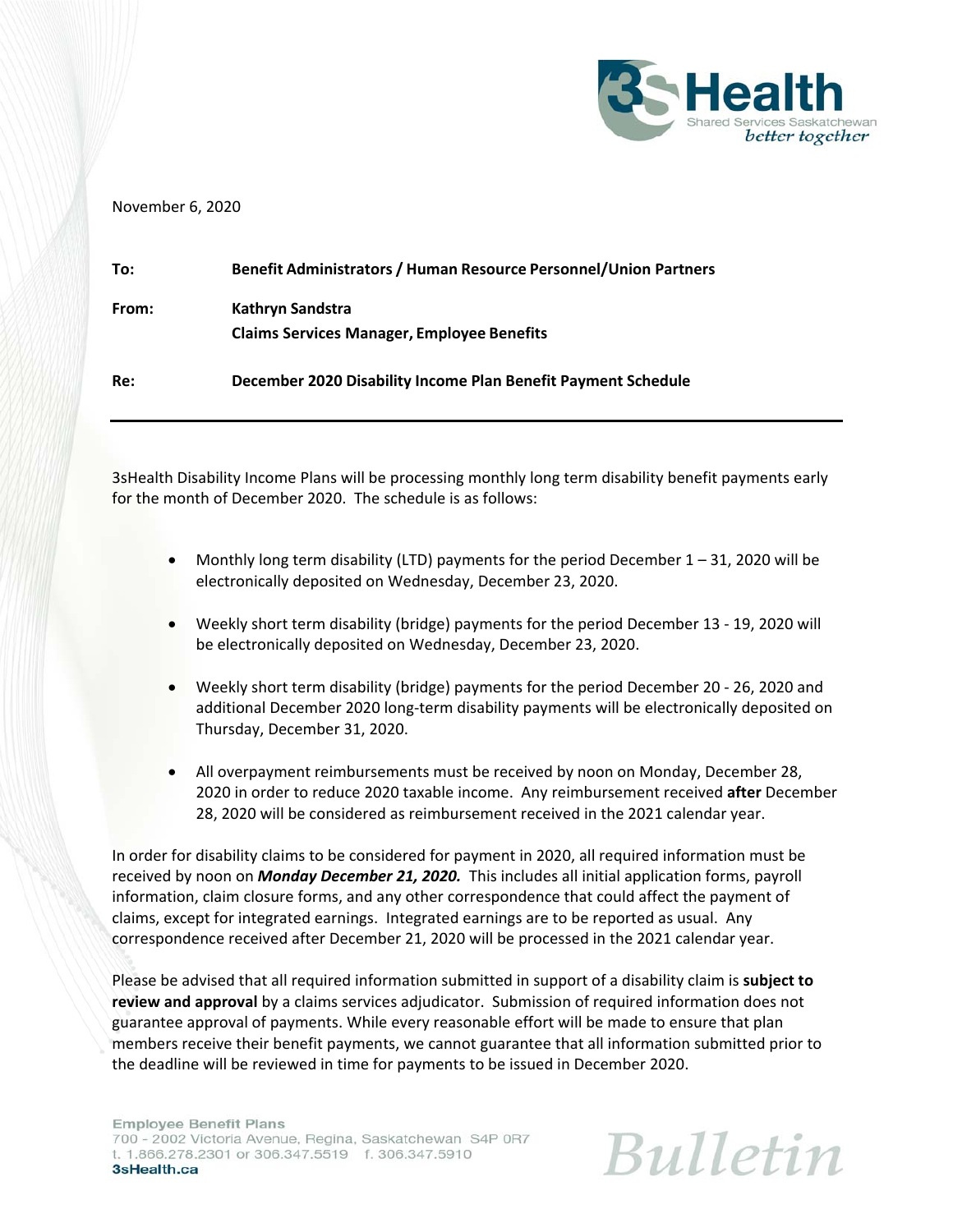

If you have any questions about this bulletin, please call a 3sHealth Benefit Services Officer at 1.866.278.2301 or email **ebp@3shealth.ca.**